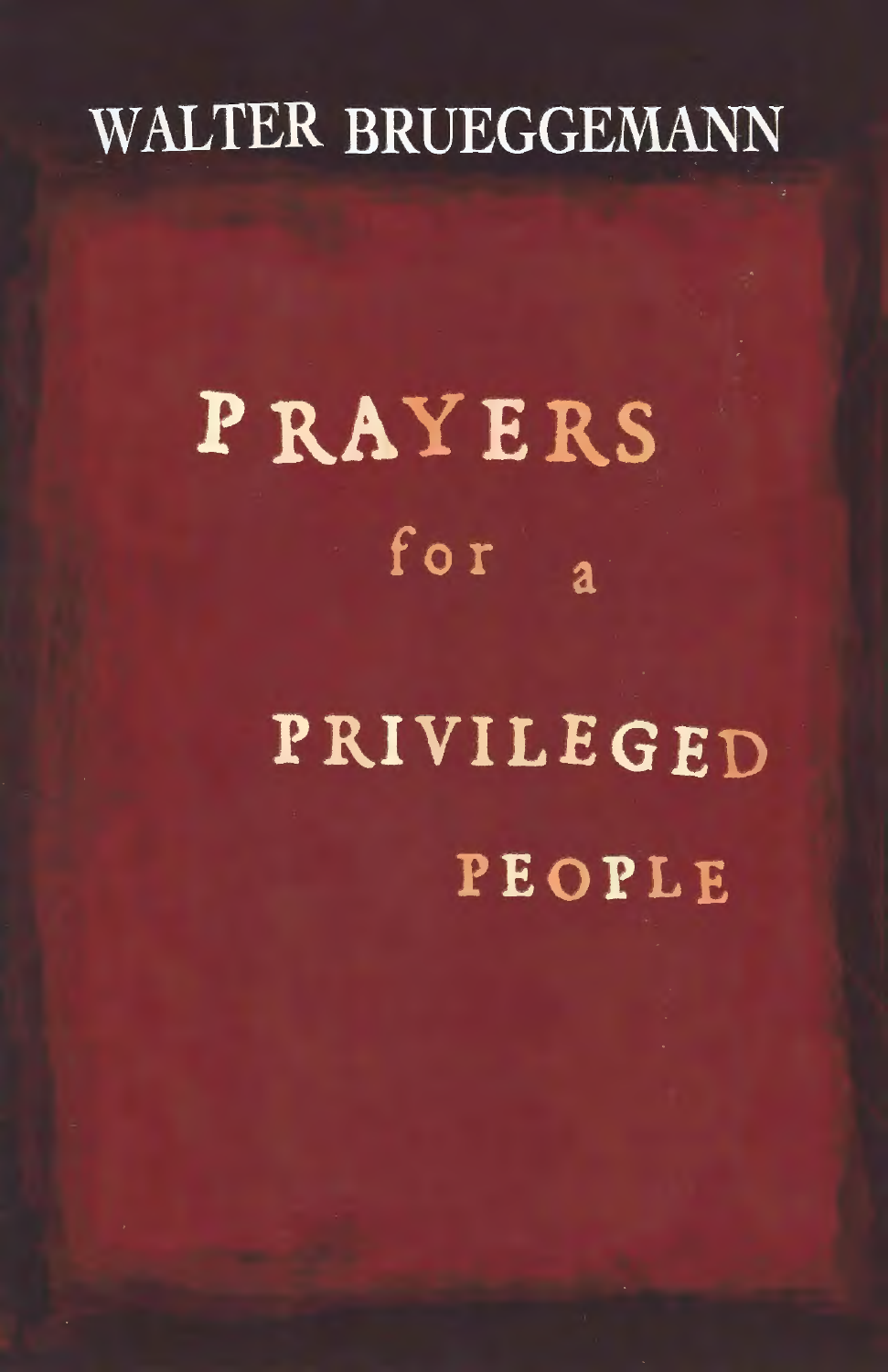#### **PRAYERS FOR A PRIVILEGED PEOPLE**

*Copyright* © *2008 by Abingdon Press* 

All rights reserved.

No part of this work may be reproduced or transmitted in any form or by any means, electronic or mechanical, including photocopying and recording, or by any information storage or retrieval system, except as may be expressly permitted by the 1976 Copyright Act or in writing from the publisher.Requests for permission should be addressed to Abingdon Press, P.O.Box 801, 201 Eighth Avenue South, Nashville, TN 37202-0801, or e-mailed to permissions@abingdonpress.com.

*This book is printed on acid-free paper.* 

#### **Library of Congress Cataloging-in-Publication Data**

Brueggemann, Walter.

Prayers for a privileged people / Walter Brueggemann. p.cm. Includes bibliographical references and index. IS BN 978-0-687-65019-4 (binding: pbk. with lay-flat binding : alk. paper) 1. Americans-Prayers and devotions. 2. United States-Prayers and devotions.

3. Prayers. **I.** Title.

BR517.B78 2008 242'.8--dc22

2007038978

Some scripture quotations are taken from the *New Revised Standard Version of the Bible,*  copyright 1989, by the Division of Christian Education of the National Council of the Churches of Christ in the United States of America. Used by permission. All rights reserved.

Some scripture quotations are from the King James or Authorized Version of the Bible.

The Collect from *The Book of Common Prayer.* New York: Oxford University Press, 1990.

"This City ... of God," "Prayer of Illumination," and " Blown by God toward Newness" were given at Fourth Presbyterian Church, Chicago.

Page 35: "All Good Gifts," Rev. Matthias Claudius, 1782.

Page 90: "No man works like him," from "Ride On, King Jesus," a traditional spiritual.

#### 08 09 10 11 12 13 14 15 16 17-10 9 8 7 6 5 4 3 2 1 MANUFACTURED IN THE UNITED STATES OF AMERICA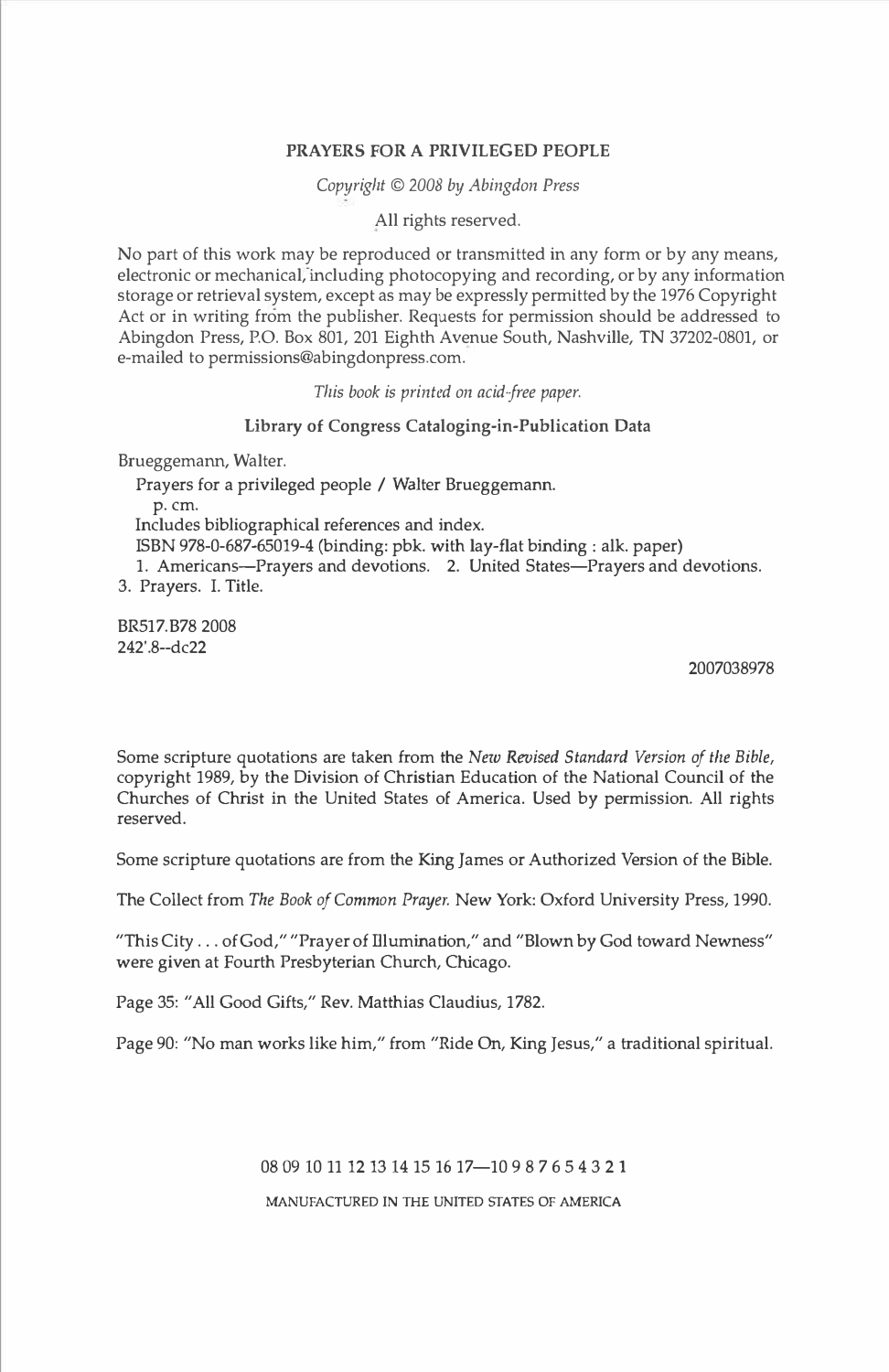Excerpts from Prayers for a Privileged People by Walter Brueggemann. © 2008 Abingdon Press. Used by permission. All rights reserved.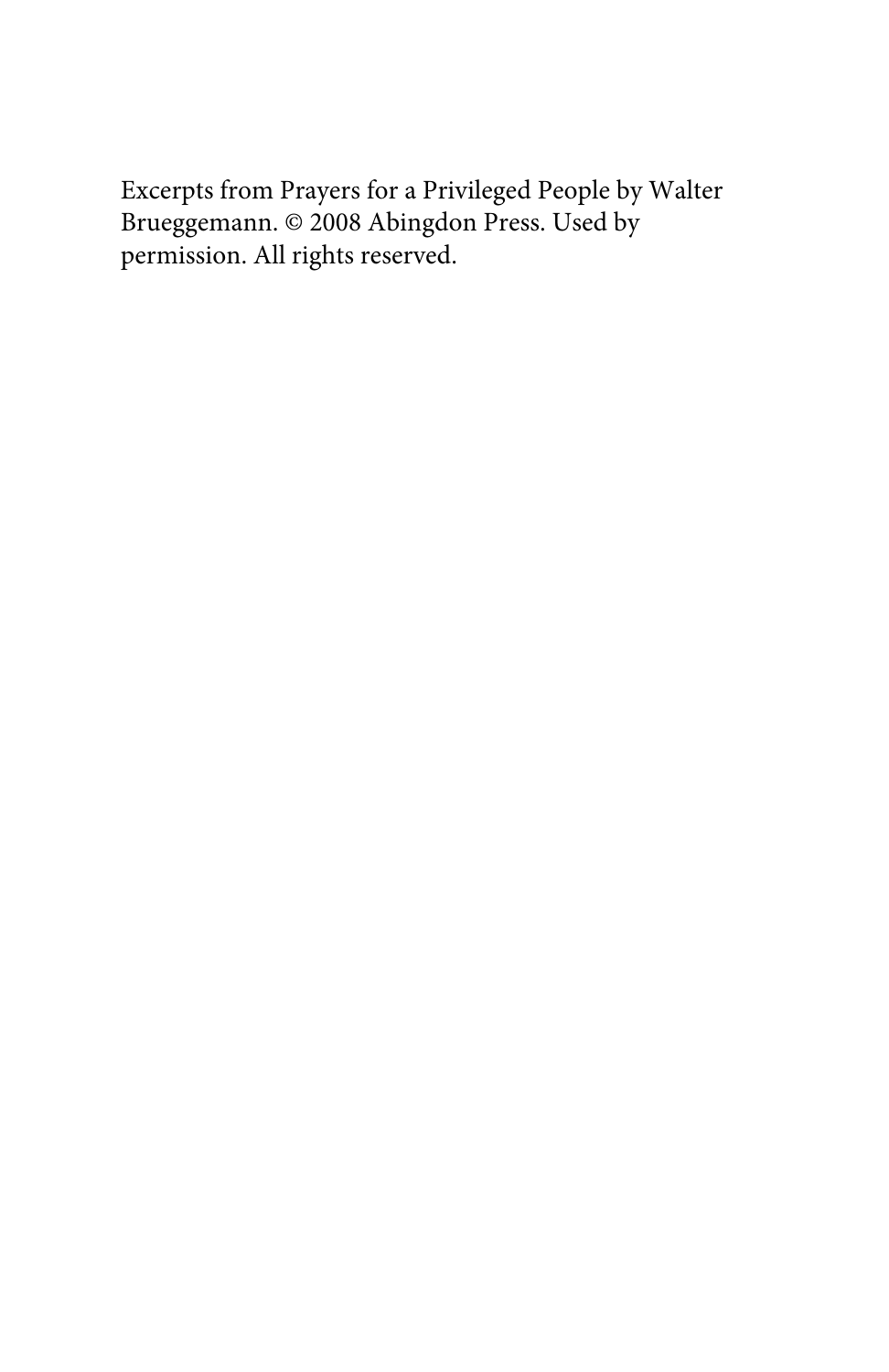#### **Prayer of Illumination**

Truth-telling, wind-blowing, life-giving spiritwe present ourselves now for our instruction and guidance; breathe your truth among us, breathe your truth of deep Friday loss, your truth of awesome Sunday joy.

Breathe your story of death and life that our story may be submitted to your will for life. We pray in the name of Jesus risen to new lifeand him crucified.

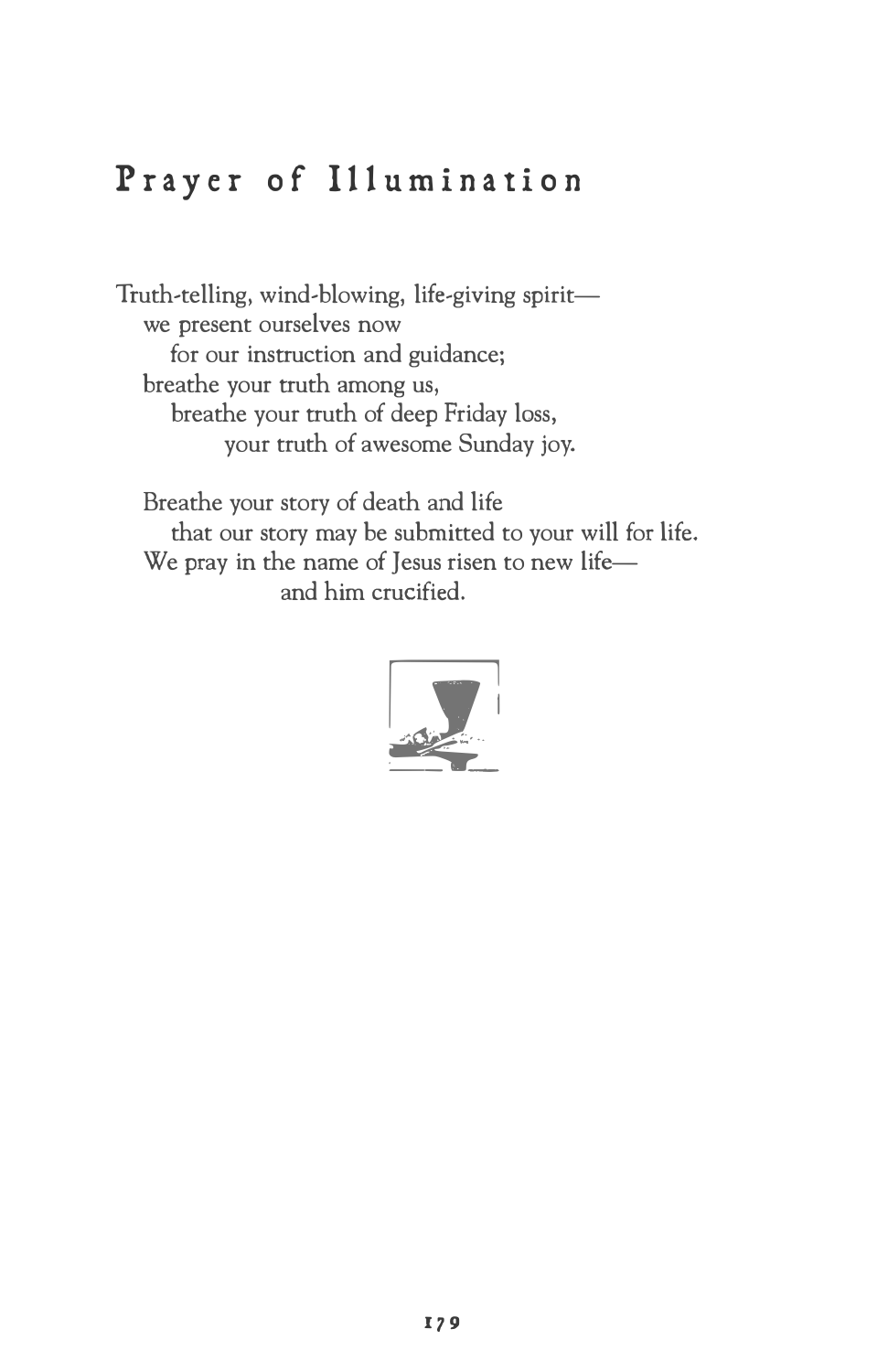#### **A Prayer of Protest**

Since our mothers and fathers cried out, since you heard their cries and noticed, since we left the brick production of Egypt, since you foiled the production schedules of Pharaoh, we have known your name, we have sensed your passion, we have treasured your vision of justice. And now we tum to you again, whose precious name we know. We turn to you because there are still impossible production schedules, still exploitative systems, still cries of pain at injustice, still cheap labor that yields misery. We tum to you in impatience and exasperation, wondering, "How long?" before you answer

our pleading question,

hear our petition,

I

since you are not a labor boss and do not set wages.

We bid you, stir up those who can change things; do your stirring in the jaded halls of government; do your stirring in the cynical offices of the corporations; do your stirring amid the voting public too anxious to care; do your stirring in the church that thinks too much about purity and not enough about wages.

Move, as you moved in ancient Egyptian days. Move the waters and the flocks and the herds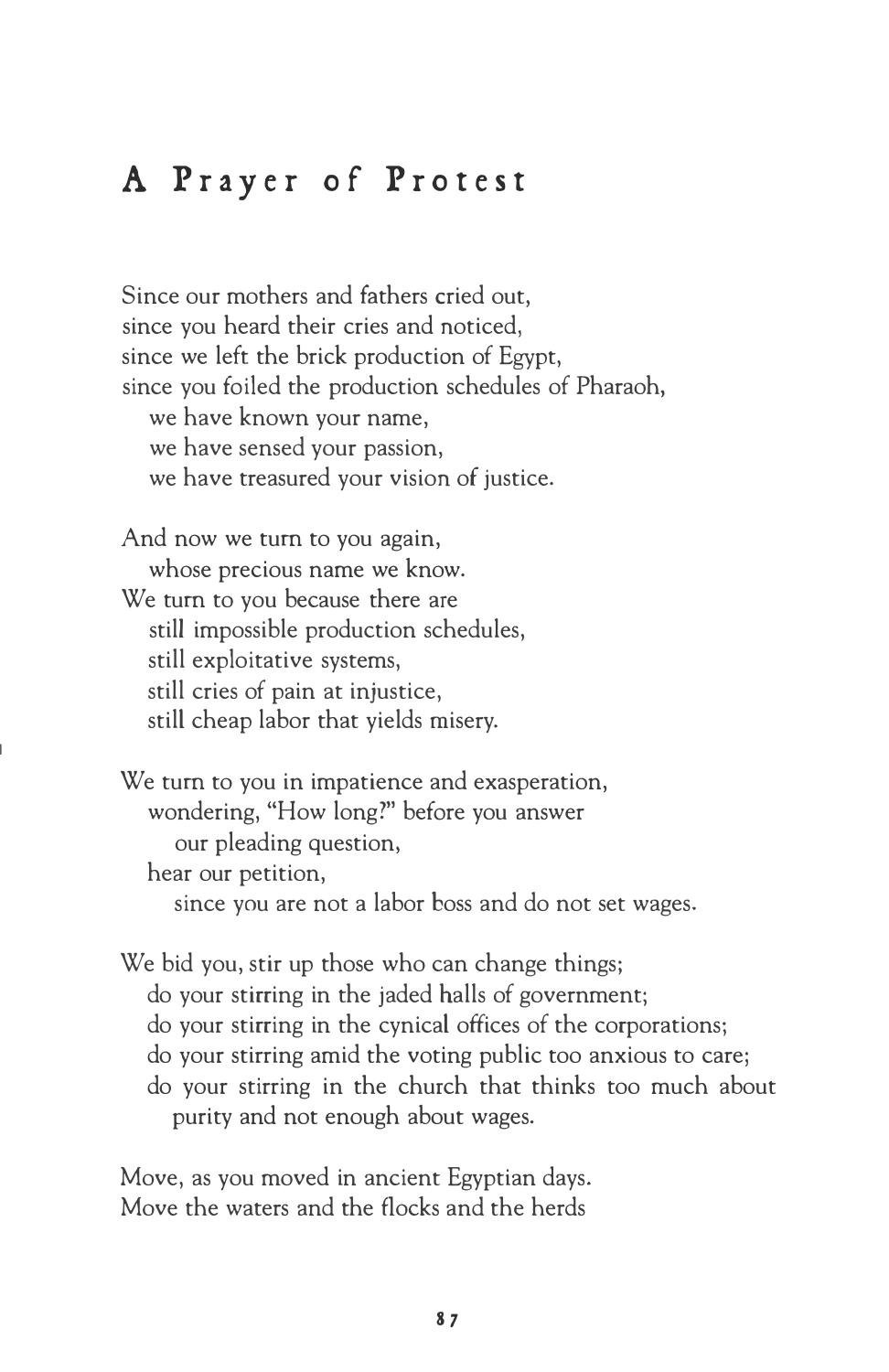toward new statutes and regulations, new equity and good health care, new dignity that cannot be given on the cheap.

We have known now long since, that you reject *cheap* grace; even as we now know that you reject *cheap labor.* 

You, God of justice and dignity and equity, keep the promises you bodied in Jesus, that the poor may be first-class members of society, that the needy may have good care and respect, that the poor earth may rejoice in well-being, that we may all come to Sabbath rest together, the owner and the worker, the leisure class and the labor class, all at peace in dignity and justice, not on the cheap, but good measure, pressed down, running over ... forgiven.

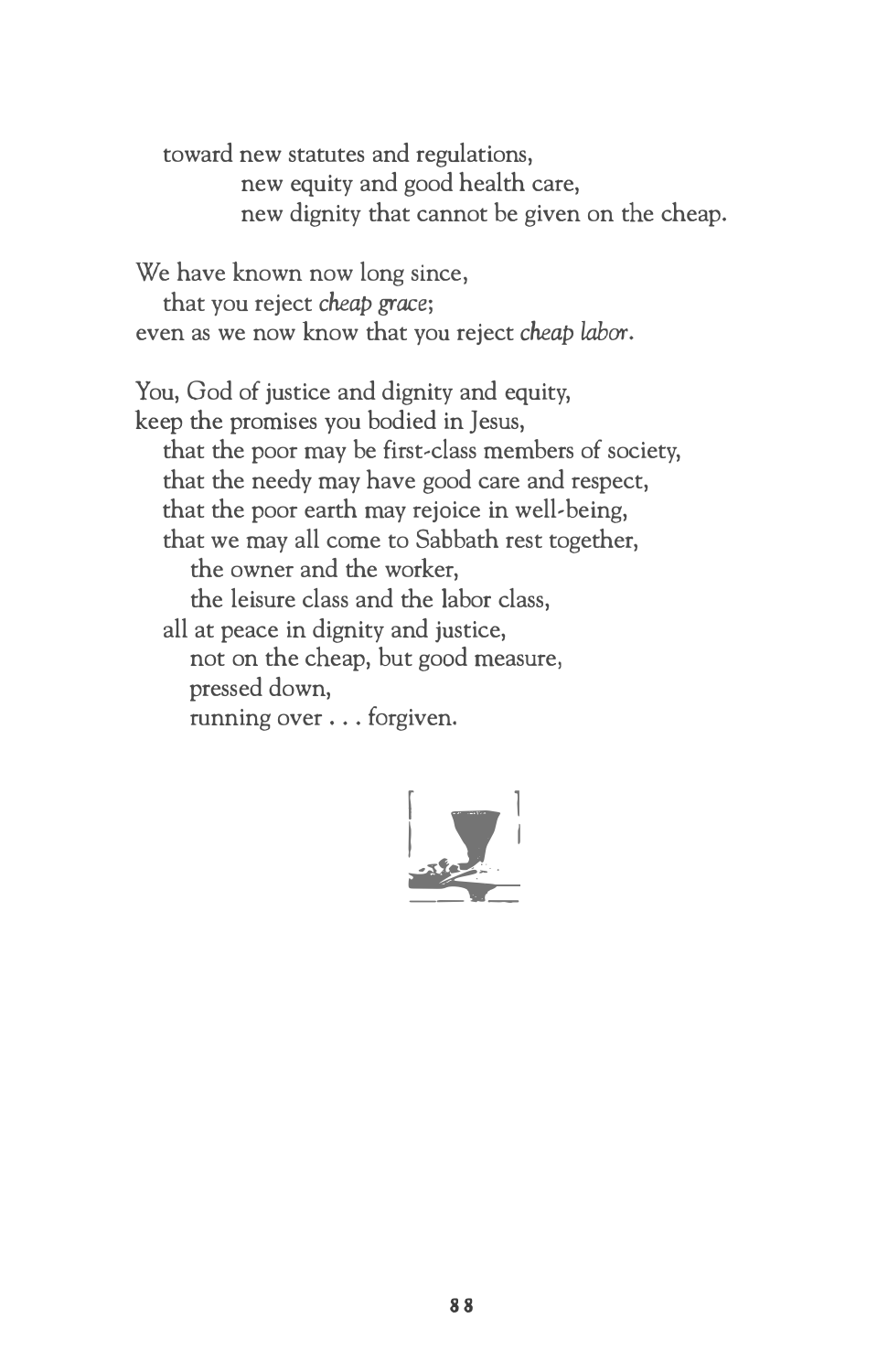### **Waves of Well-Being Subverted**

In your Holy Presence,

we confess that something strange and ominous is happening among us, so strange that we cannot understand, so ominous that we cannot control.

We are like Dazzling David and Smooth Solomon who presided over social transformations that soon were out of hand.

We are like them as we watch wave after wave of new power and new money, while our infrastructure disintegrates, and the poor grow more desperate amid our surpluses.

We are like them as we participate in social differentiation of class and masswe the educated, the privileged, the entitled, and we scarcely know or notice the lesser ones who remain unnamed and nearly invisible.

We are like them as we sort out tasks and assignments; we sit in our air conditioning and move paper but sweat only a littleexcept at leisure. And they sweat and work and sometimes seethe, fearing the paper we move that disenfranchises them.

We are like Dazzling David and Smooth Solomon on the way in this great economy and this great church.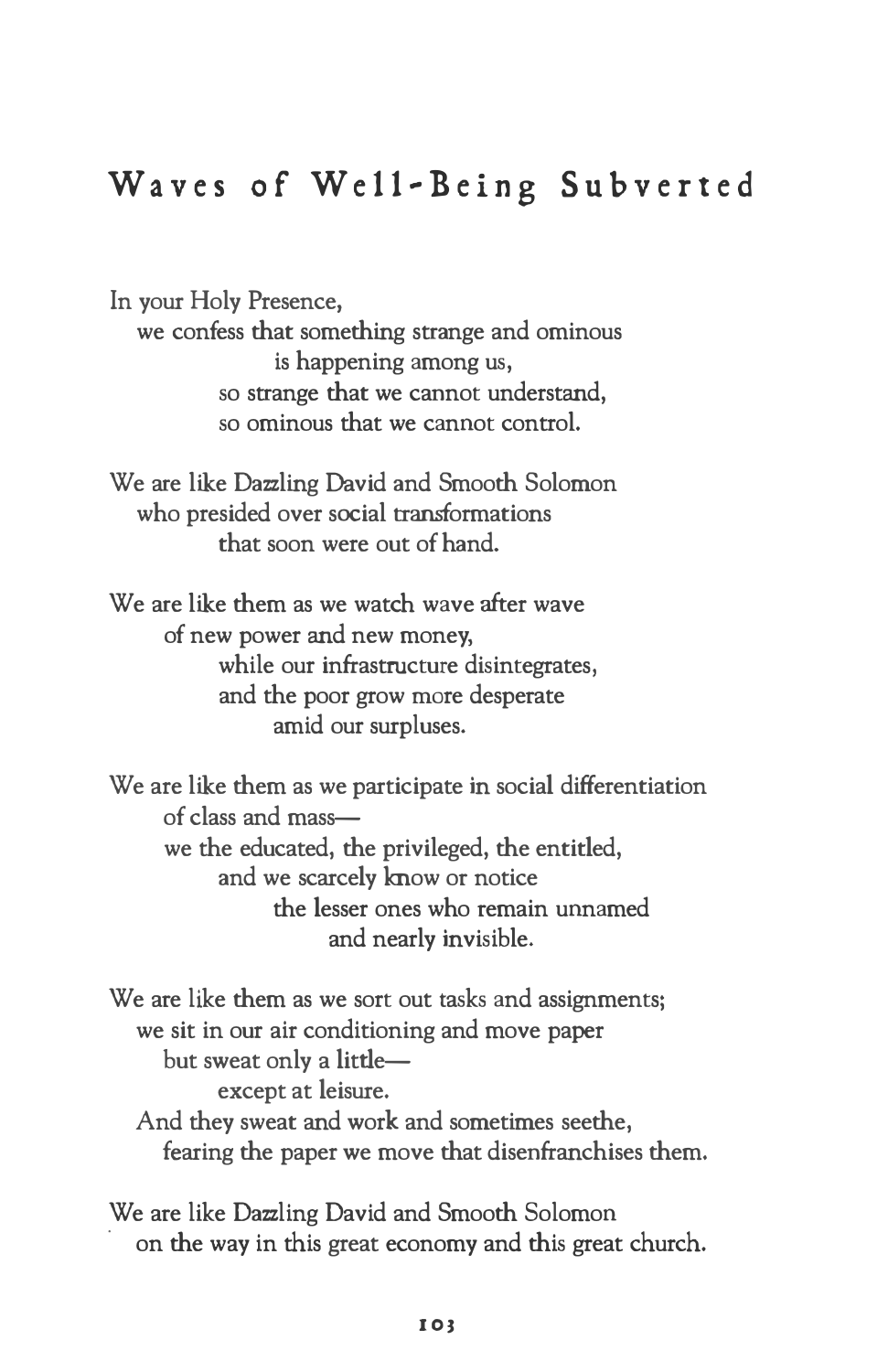We are like them, grateful, but unnoticing. Sometimes we wonder if we will learn anything soon enough.

Good, hard, demanding, generous God: we do not ask to be dazzled; we do not ask to be made smooth in success. We ask rather for courage to be faithful, to submit our privilege and entitlement to you, before it is too late.

It is your holiness that subverts our best convictions, and so we submit to your haunting as best we can, haunted as was Jesus by purposes beyond his own.

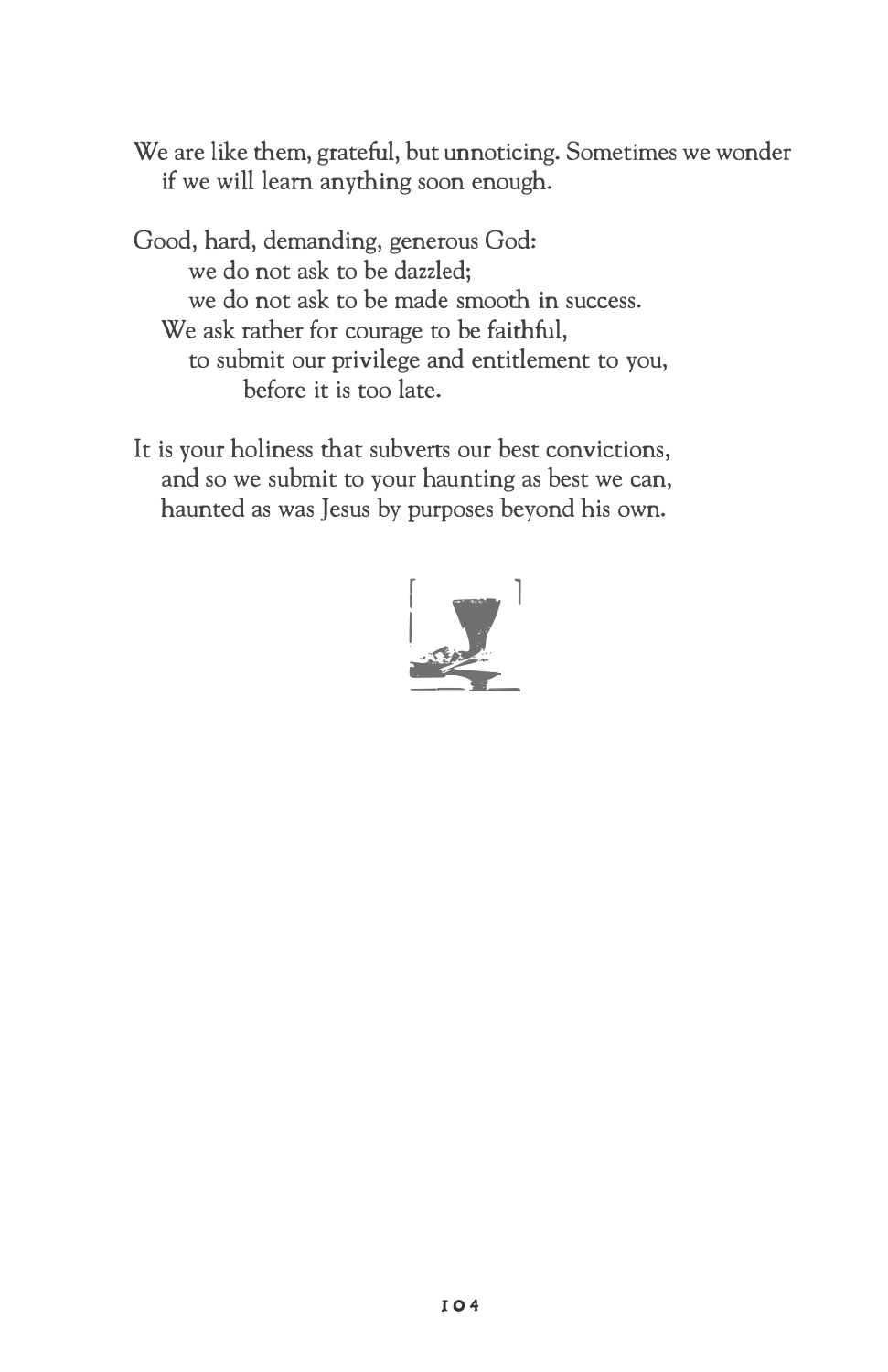#### **Giver of All Good Gifts**

*On reading 1* **&** *2 Kings*

You are the God who feeds and nourishes. You are the God who assures that we have more than enough, and we do not doubt that you satisfy the desire of every living thing.

Even in such an assurance, however, we scramble for more food. After we have filled all our baskets with manna, we seek a surplusenough education to plan ahead, enough power to protect our supply, enough oil to assure that protection.

And in the midst of that comes your word, that we share bread and feed the hungry, even to the least and so to you. We mostly keep our bread for ourselves, our neighbors, and our friends.

It does not occur to us often. to feed our enemies, to share your bounty with those who threaten us.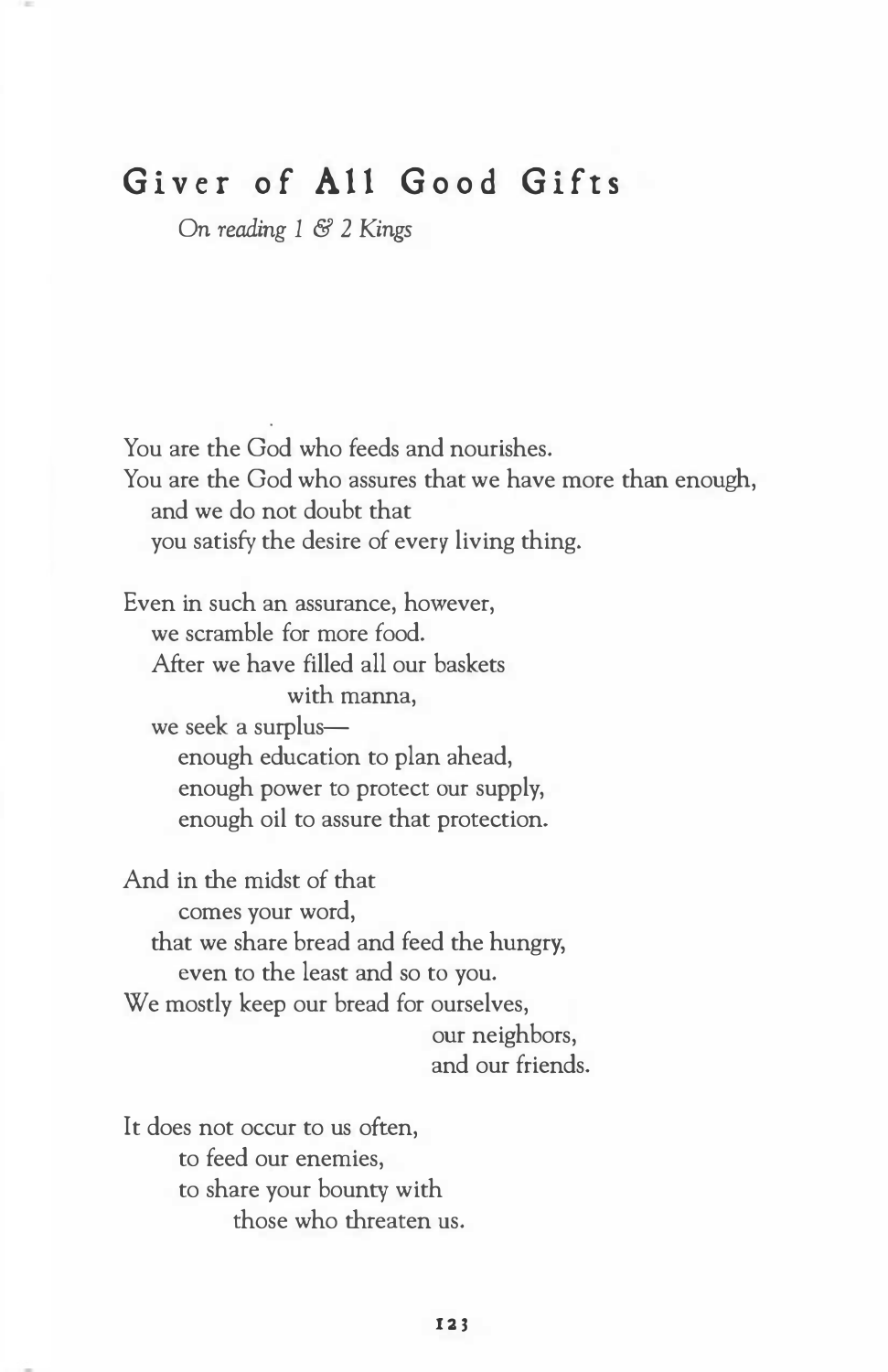We do not often remember to break vicious cycles of hostility by free bread, by free water, by free wine, by free milk. Until we remember that you are the giver of all good gifts, ours to enjoy, ours to share.

Stir us by your spirit beyond fearful accumulation toward outrageous generosity, that giving bread to others makes for peace, that giving drink to others makes for justice, that giving and sharing opens the world and assures abundance for all.

We pray this even as we ponder the gift of your Son whom we ingest as bread and wine, and tasting, find ourselves forgiven and renewed. Feed us till we want no morel

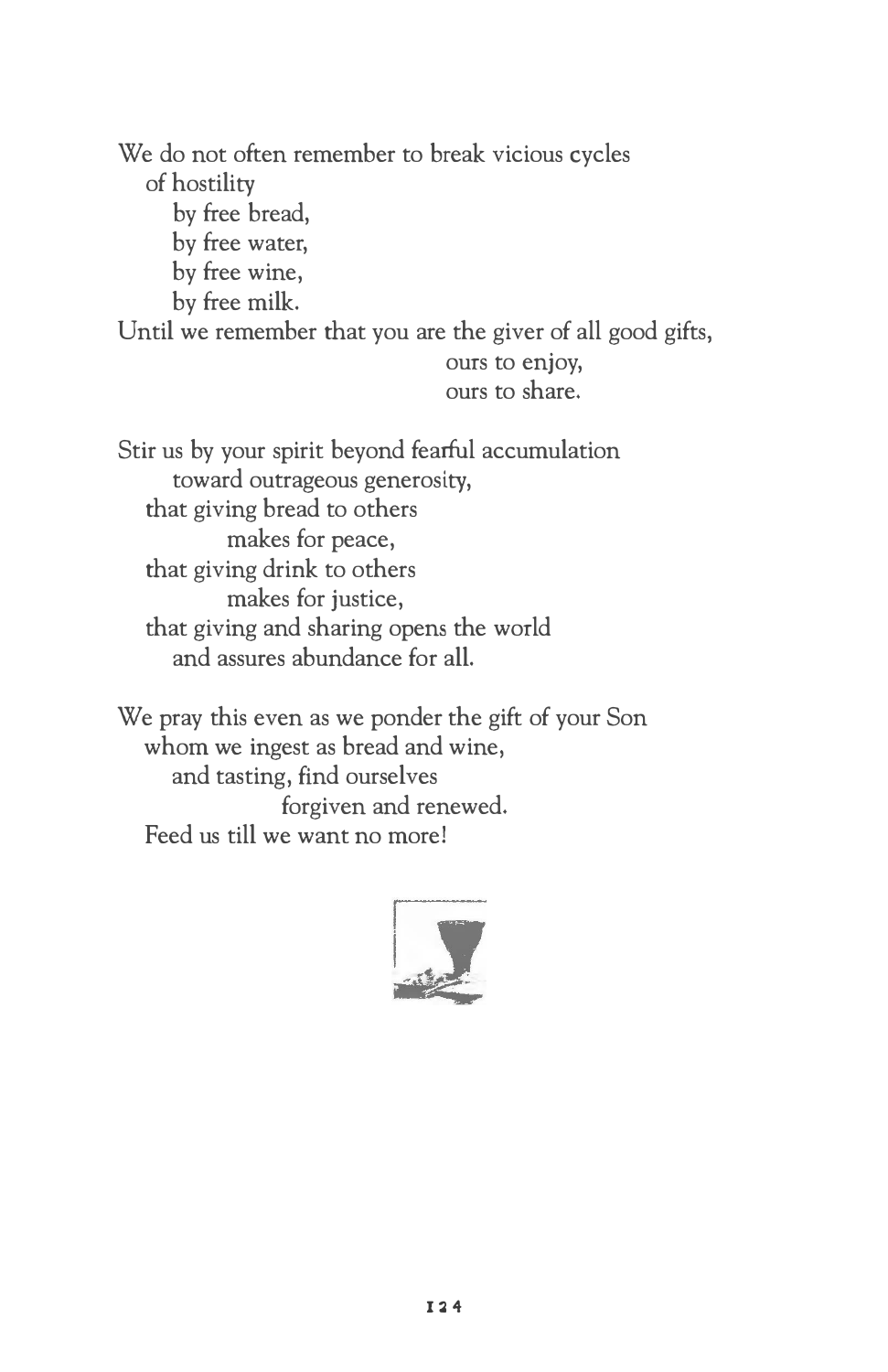#### **Epiphany**

The wise ones hurried from the East. They are the wise of the world. They are the ones wise in science, for they read the "intelligent design" of the stars. They are the wise ones of the economy, for they come with gold. They are the wise ones of politics, for they sought a king. They are our delegates, as we stand carrying all the learning of the academy, of the market, of the laboratory, of the halls of power.

They came, tenaciously and eagerly and regally. They came and bowed down before your foolishness. They sensed the contradiction

between his vulnerability and their sagacity, between his innocence and their calculation, between his exposure and their many concealing robes of power.

They worshiped him! They recognized that he called into question all that they treasured, so they yielded their best to him, their preciousness, their secret potions, their rich perfumes.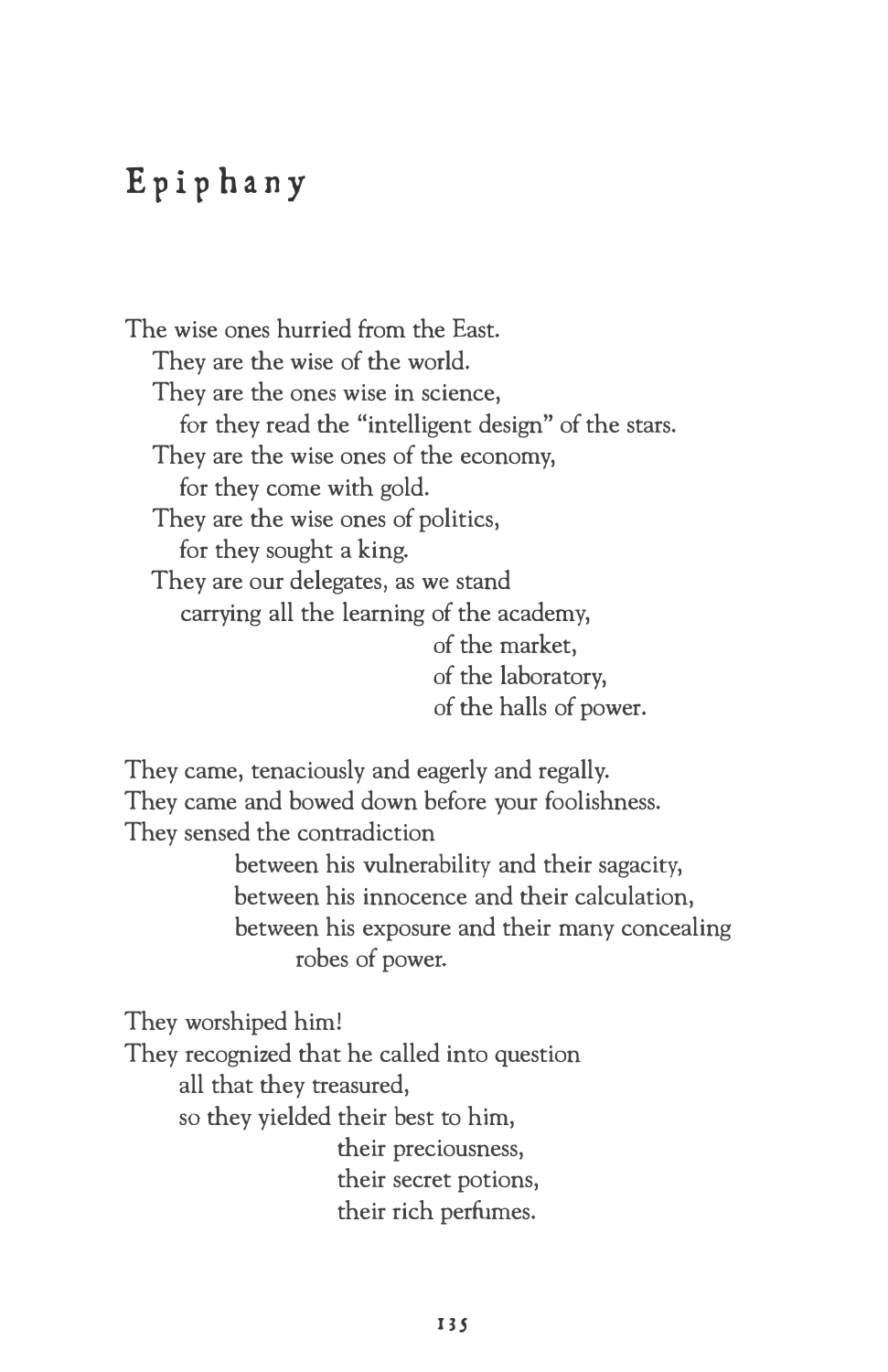And we stand alongside them with our wealth, our control, our smarts, our sophistication, our affluence.

Give us freedom like theirs to yield, to worship,

to adore,

to have our lives contradicted.

Give us grace like theirs

to embrace the foolishness of the child, that the first will be last and the last first, that the humble will be exalted and the exalted humbled, that we may lose the world and gain our lives.

Give us the imagination like theirs to go home by another route on the path where foolishness is wisdom and weakness is strength and poverty is wealth.

Make our new foolishness specific that the world might becomethrough us-new.

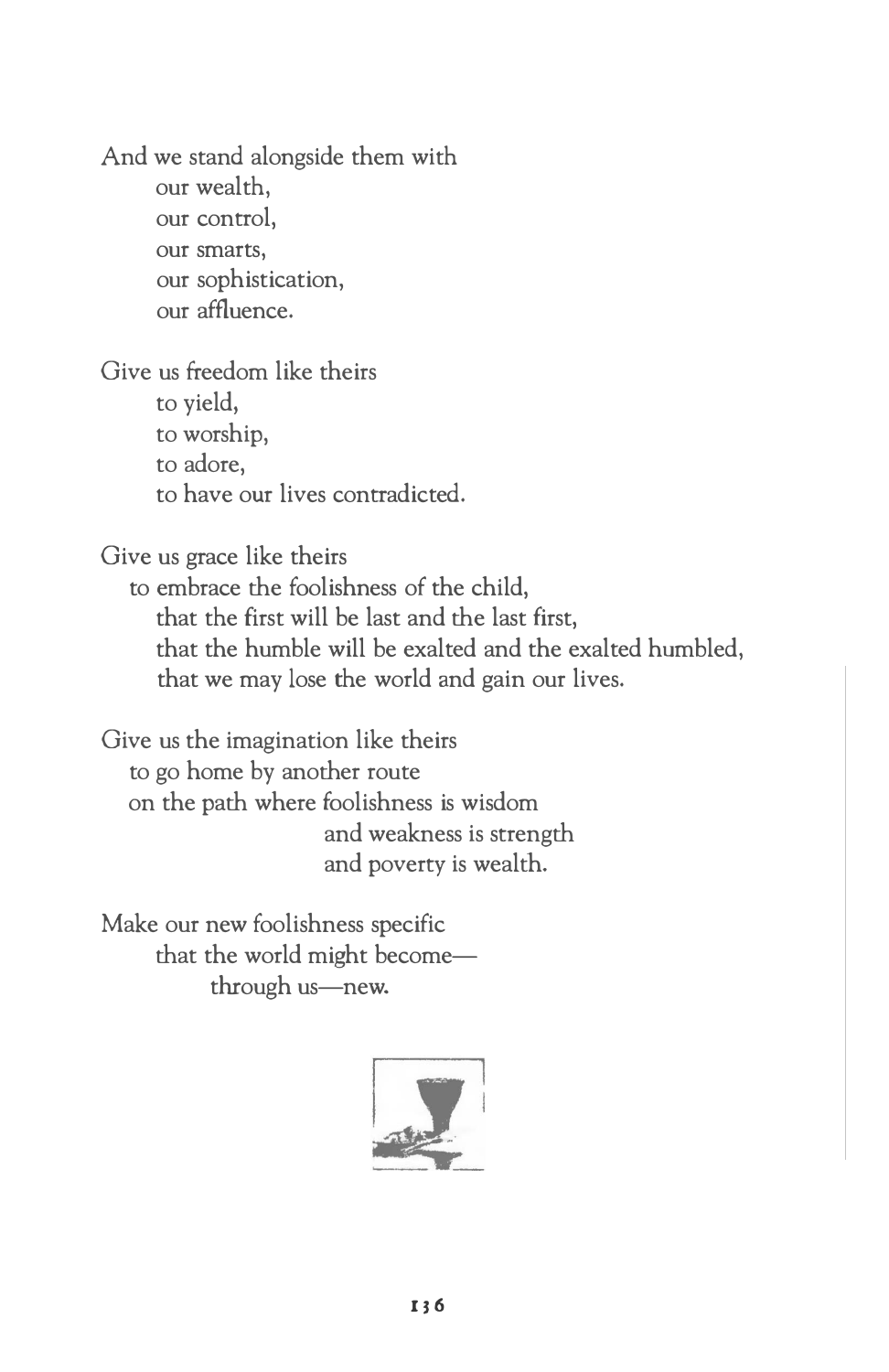# **A Habitat of Newness and Goodness**

Through this day we have named your name in gladness, we have pondered the world you have called "good," we have relished your gift and your task, and we have marveled in amazement, yet one more time, at the wonder of this Easter Jesus, who has died and is alive among us.

Now we are homeward;

And when we arrive there, it will be as it was this morning, with anxiety and demand and conflict

and inconvenience.

Except that all things will be-

yet again-made new.

Make new by your spirit; make new the church where we live; make new the public reality of justice among us; make new the practice of compassion in our neighborhood; make new the surge of peace in our violent world; make new the policies of our government and the workings of the church.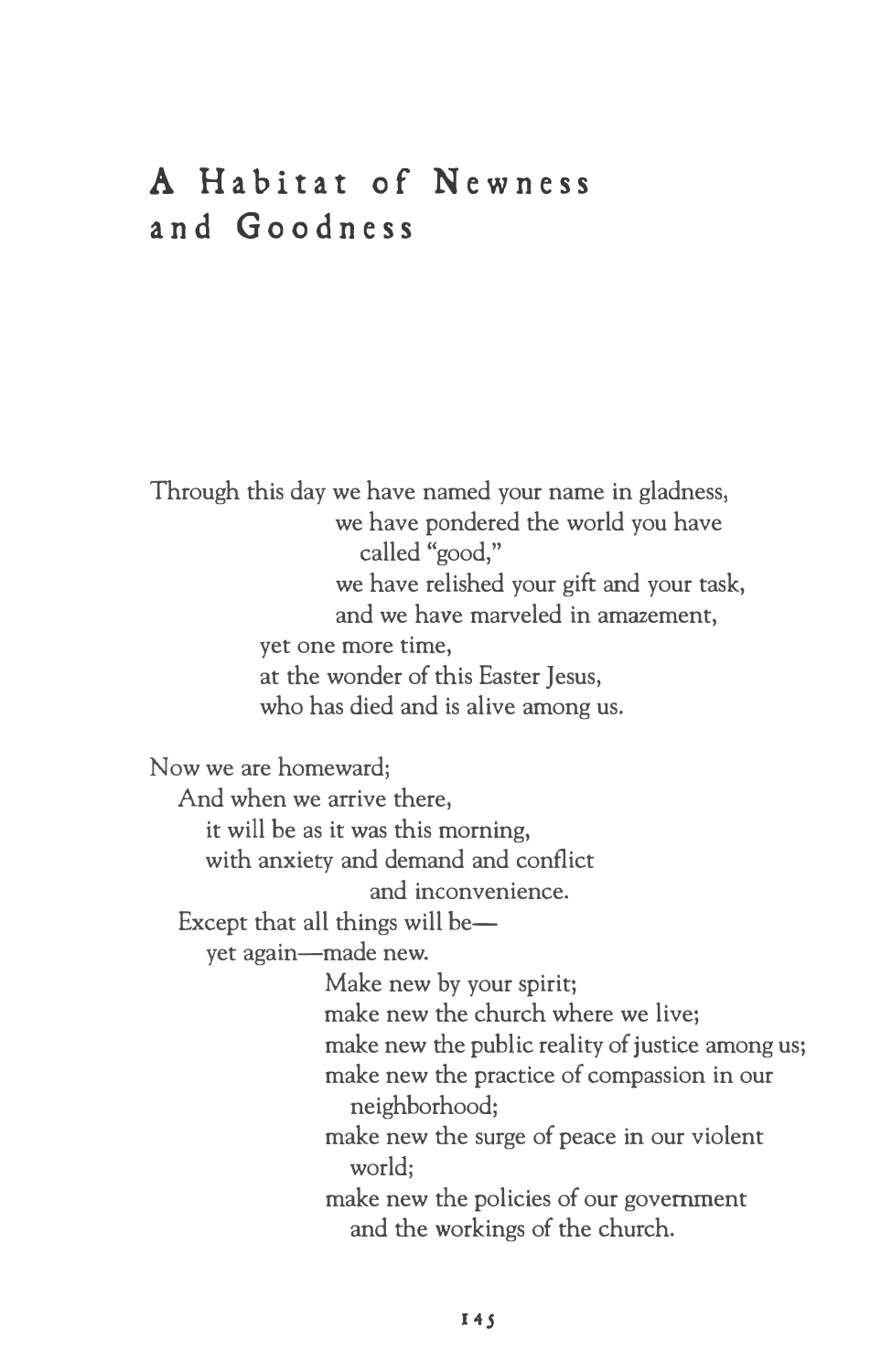Make new, and we will be in Easter joy unafraid and unweary, your glad people, carrying among us the marks of the death and the new life of Jesus in whose name we pray.

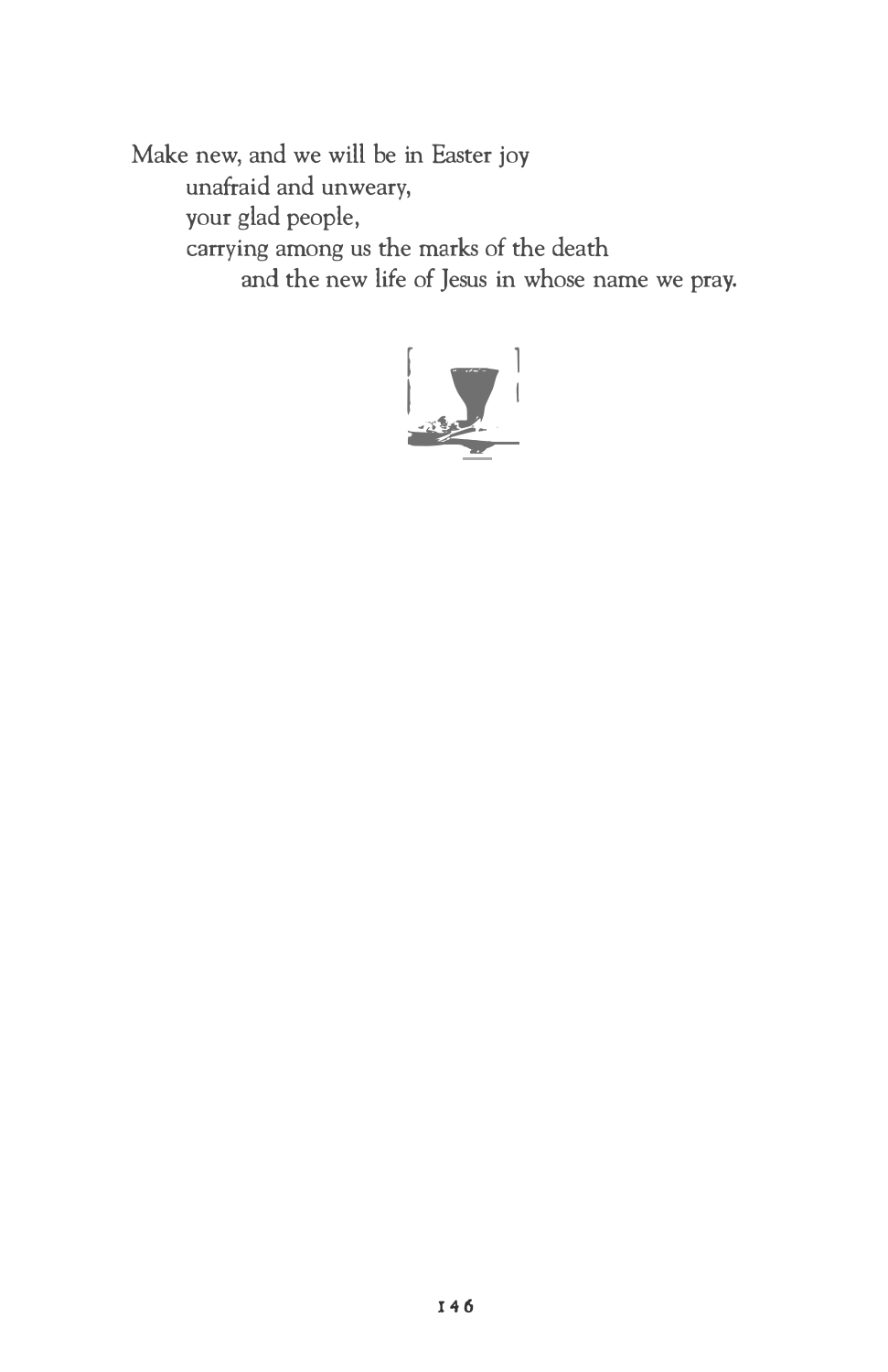# **"You'' beyond Our "Weary Selves"**

You God, Lord and Sovereign, you God, lover and partner. You are God of all our possibilities. You preside over all our comings and goings, all our wealth and all our poverty, all our sickness and all our health, all our despair and all our hope, all our living and all our dying. And we are grateful.

You are God of all of our impossibilities.

You have presided over the emancipations

and healings of our mothers and fathers;

you have presided over the wondrous transformations in our own lives.

you have and will preside over those parts of our lives that we imagine to be closed.

And we are grateful.

So be your true self, enacting the things impossible for us, that we might yet be whole among the blind who see and the dead who are raised; that we may yet witness your will for peace, your vision for justice, your vetoing all our killing fields.